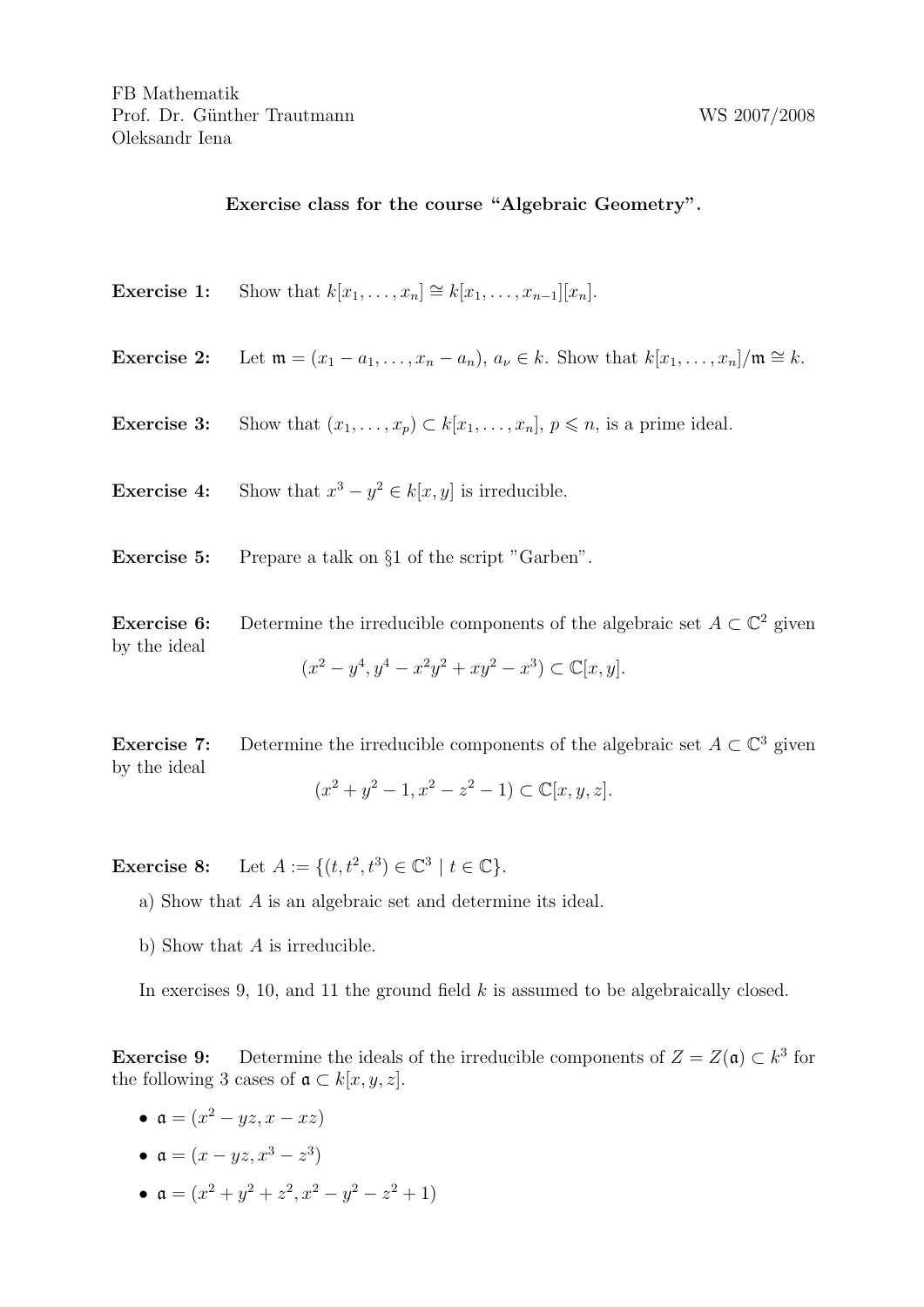**Exercise 10:** Let  $Z = \{p_1, \ldots, p_d\} \subset k^n$  be a set of d points. Show that

- a) Z is an algebraic set with  $i(Z) = \mathfrak{m}(p_1) \cap \cdots \cap \mathfrak{m}(p_d);$
- b) the coordinate ring  $A(Z)$  is isomorphic to the product of rings

$$
R_n/\mathfrak{m}(p_1) \times \cdots \times R_n/\mathfrak{m}(p_d),
$$

where  $R_n = k[x_1, \ldots, x_n]$ .

**Exercise 11:** a) Let  $\mathfrak{a} \subset k[x_1,\ldots,x_m]$  and  $\mathfrak{b} \subset k[y_1,\ldots,y_n]$  be ideals. Show that the set

$$
Z(\mathfrak{a}) \times Z(\mathfrak{b}) \subset k^m \times k^n = k^{m+n}
$$

is algebraic and equal to  $Z(\tilde{\mathfrak{a}} + \tilde{\mathfrak{b}})$ , where  $\tilde{\mathfrak{a}} \subset k[x_1, \ldots, x_m, y_1, \ldots, y_n]$  is generated by  $\mathfrak{a}$ and  $\tilde{\mathfrak{b}} \subset k[x_1, \ldots, x_m, y_1, \ldots, y_n]$  is generated by  $\mathfrak{b}$ .

- b) Show that  $Z(\mathfrak{a}) \times Z(\mathfrak{b})$  is irreducible if each of the factors is irreducible.
- c) Try to show that  $\tilde{\mathfrak{a}} + \tilde{\mathfrak{b}}$  is reduced if  $\mathfrak{a}$  and  $\mathfrak{b}$  are reduced.
- *Hint to* c). One can write any  $\bar{f} \in k[x_1, \ldots, x_m, y_1, \ldots, y_n]/(\tilde{a} + \tilde{b})$  as

$$
\bar{f} = \sum_{i=1}^p \bar{f}_i \bar{g}_i
$$

with  $f_i \in k[x_1,\ldots,x_m], g_i \in k[y_1,\ldots,y_n]$ . Let  $f|_{Z(\mathfrak{a})\times Z(\mathfrak{b})}=0$  and assume that  $\bar{f}\neq 0$ and  $p > 0$  is minimal for that f. Show that there is an index  $i_0$  and  $b_0 \in Z(\mathfrak{b})$  with  $g_{i_0}(b_0) \neq 0$ . Conclude from this that the classes  $\bar{f}_1, \ldots, \bar{f}_p \in k[x_1, \ldots, x_n]/\mathfrak{a}$  are linearly dependent over  $k$  and finally that  $p$  is not minimal.

**Exercise 12:** Let the ideal  $a \text{ }\subset k[x, y, z]$  be generated by  $xz - y^2$ ,  $yz - x^3$ ,  $z^2 - x^2y$ . a) Show that  $Z(\mathfrak{a}) \subset k^3$  is irreducible.

b) Find a surjective morphism

$$
(k, k[T]) \to (Z(\mathfrak{a}), k[x, y, z]/\mathfrak{a}).
$$

**Exercise 13:** Let  $a \text{ }\subset k[x,y,z]$  be generated by  $x^2 - y^3$  and  $y^2 - z^3$ .

- a) Show that  $\alpha$  is a prime ideal.
- b) Find a surjective morphism

$$
(k, k[T]) \rightarrow (Z(\mathfrak{a}), k[x, y, z]/\mathfrak{a})
$$

and check whether this is an isomorphism.

**Exercise 14:** Let  $(X, A)$  be an affine algebraic set over a field k, let  $f \in A$ , and let  $X_f = X \setminus Z(f)$ . Verify that  $(X_f, A_f)$  is again an affine algebraic set over k, where  $A_f$  is the ring of fractions  $\frac{a}{f^n}$ ,  $a \in A$ .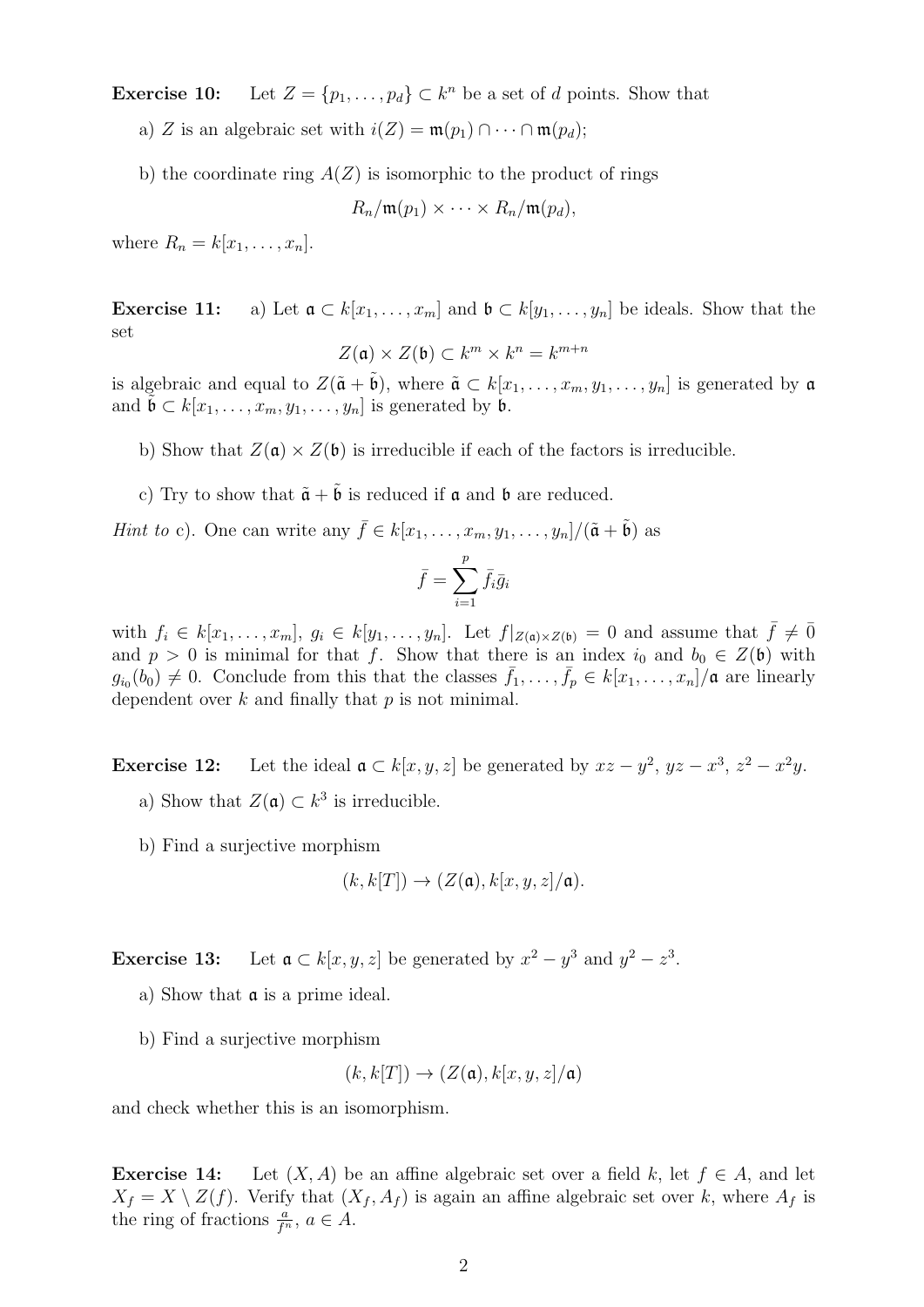**Exercise 15:** Draw a picture of  $Z(x^2 - y^2z)$  in  $k^3$  using the intersections

$$
Z(x^2 - y^2 z) \cap H_c,
$$

where  $H_c = Z(x - c)$ ,  $c \in k$ .

**Exercise 16:** Let  $a \subset k[x_1, \ldots, x_m] =: R_m$  and  $b \subset k[y_1, \ldots, y_n] =: R_n$  be ideals and let  $\tilde{\mathfrak{a}}$  respectively  $\tilde{\mathfrak{b}}$  be the ideals in  $k[x_1, \ldots, x_m, y_1, \ldots, y_n] =: R_{m+n}$  generated by  $\mathfrak{a}$ respectively **b** in  $R_{m+n}$ . Verify that

$$
R_m/\mathfrak{a}\otimes_k R_n/\mathfrak{b}\cong R_{m+n}/(\tilde{\mathfrak{a}}+\tilde{\mathfrak{b}}).
$$

*Hint.* Prove first that  $R_m \otimes_k R_n \cong R_{m+n}$  and then start with the diagram (to be explained)

$$
R_m \otimes_k R_n \longrightarrow R_m \otimes_k (R_n/\mathfrak{b})
$$
  
\n
$$
\downarrow \qquad \qquad \downarrow
$$
  
\n
$$
(R_m/\mathfrak{a}) \otimes_k R_n \longrightarrow (R_m/\mathfrak{a}) \otimes_k (R_n/\mathfrak{b})
$$

and complete that to an "exact 9-diagram".

**Exercise 17:** Let  $(X, A)$  be an affine algebraic set over  $k = \overline{k}$  and let Specm $(A)$  be the set of all maximal ideals of A.

a) Prove that for any maximal ideal  $\mathfrak{m} \subset A$  the composition

$$
\alpha_{\mathfrak{m}}: k \to A \to A/\mathfrak{m}
$$

is an isomorphism.

b) Let for any  $f \in A$  the map  $Specm(A) \to k$  be defined by  $\mathfrak{m} \mapsto \alpha_{\mathfrak{m}}^{-1}(\bar{f}_{\mathfrak{m}})$ , where  $\bar{f}_{\mathfrak{m}}$ is the residue class of f in  $A/\mathfrak{m}$ . Show that  $(X, A)$  and  $(Specm(A), A)$  are isomorphic (as objects in the category  $(AffS/k)$ .

**Exercise 18:** Let  $a(x) = a_0x_0 + \cdots + a_nx_n$  be a linear form and let

$$
H = \{ \langle x \rangle \in \mathbb{P}_n(k) \mid a(x) = 0 \}
$$

be the hyperplane defined by it. Prove that if  $a_i \neq 0$ , then the map

$$
\langle x \rangle \mapsto \frac{1}{a(x)}(x_0, \dots, \hat{x_i}, \dots, x_n)
$$

defines an "affine" chart  $\mathbb{P}_n(k) \setminus H \xrightarrow{\simeq} k^n$ .

**Exercise 19:** a) Let  $H_1, \ldots, H_m$  be hypersurfaces in  $\mathbb{P}_n(k)$ ,  $m \leq n$ . Show that  $H_1 \cap \cdots \cap H_m \neq \emptyset.$ 

b) Let  $L = \mathbb{P} U$  be a line  $(\dim_k U = 2)$  in  $\mathbb{P}_n(k)$  and let  $H \subset \mathbb{P}_n(k)$  be a hyperplane. Show that  $L \cap H$  is a point if and only if  $L \not\subset H$ .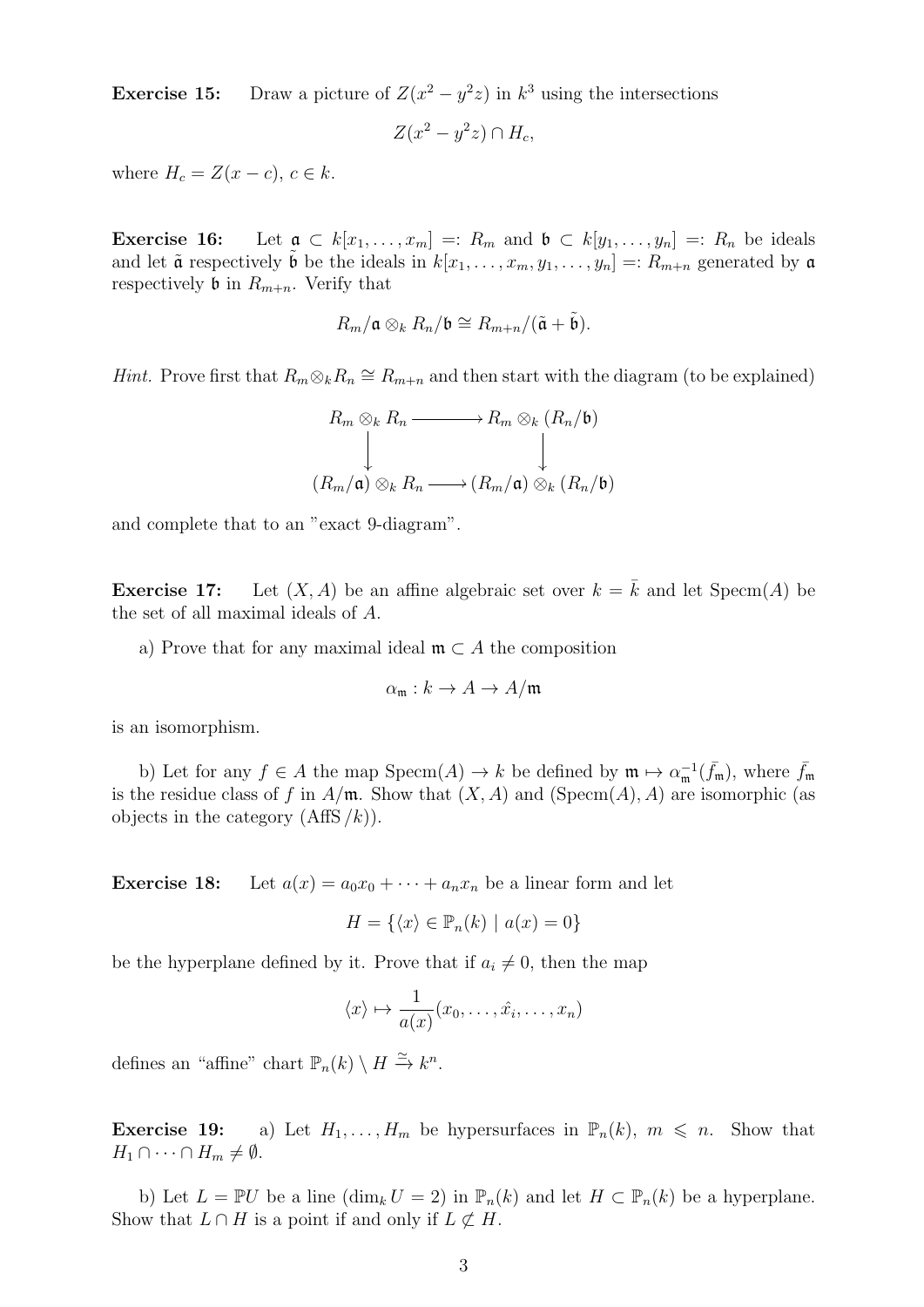**Exercise 20:** Let the map  $\mathbb{P}_1(k) \stackrel{f}{\to} \mathbb{P}_n(k)$  be given by  $\langle t_0, t_1 \rangle \mapsto \langle t_0^n, t_0^{n-1}t_1, \ldots, t_1^n \rangle$ . Show that f is injective and that  $C_n = f(\mathbb{P}_1(k))$  is a projective algebraic variety defined by the condition

$$
\operatorname{rk}\begin{pmatrix}z_0 & z_1 & \dots & z_{n-1} \\ z_1 & z_2 & \dots & z_n\end{pmatrix} \leq 1.
$$

**Exercise 21:** Let  $f_0(z_0, z_1), f_1(z_0, z_1) \in k[z_1, z_2]$  be homogeneous polynomials of the same degree d without common zeros (except of  $(0, 0)$ ).

a) Show that the fibres of the map  $\mathbb{P}_1(k) \to \mathbb{P}_1(k)$  defined by

$$
\langle t_0, t_1 \rangle \mapsto \langle f_0(t_0, t_1), f_1(t_0, t_1) \rangle
$$

consists of at most d points and describe those points of  $\mathbb{P}_1(k)$  over which there are less than d points by conditions on  $f_0$  and  $f_1$ .

b) In case of  $f_0(z_0, z_1) = z_0^2$ ,  $f_1(z_0, z_1) = z_1^2$  show that there are affine charts  $U \subset \mathbb{P}_1(k)$ which are not mapped into an affine chart.

**Exercise 22:** Let X, Y, S be affine algebraic sets with coordinate rings  $A(X)$ ,  $A(Y)$ , and  $A(S)$  respectively. Let  $X \xrightarrow{f} S$ ,  $Y \xrightarrow{g} S$  be morphisms. Let

$$
X \times_S Y := \{(x, y) \in X \times Y \mid f(x) = g(y)\}
$$

be the fibre product. Prove that

(1)  $X \times_S Y$  is an affine algebraic set with coordinate ring

$$
A(X \times_S Y) \simeq A(X) \otimes_{A(S)} A(Y);
$$

(2) given two morphisms  $Z \stackrel{u}{\rightarrow} X$  and  $Z \stackrel{v}{\rightarrow} Y$  from an affine algebraic set Z with  $f \circ u = g \circ v$ , there is a unique morphism  $Z \stackrel{w}{\to} X \times_S Y$  such that  $u = p \circ w$ ,  $v = q \circ w$ , where p and q are the projections from  $X \times_S Y$  to X and Y respectively.

**Exercise 23:** Let the Zariski topology (Z-topology) on  $\mathbb{P}_n(k)$  be defined by declaring the algebraic subsets as closed. Show that the following statements hold true.

(1) The Z-topology on  $\mathbb{P}_n(k)$  is the quotient topology of the (induced) Z-topology of  $k^{n+1} \setminus \{0\}$  under the canonical surjection  $k^{n+1} \setminus \{0\} \to \mathbb{P}_n(k)$ .

(2) For each affine chart  $\mathbb{P}_n(k) \setminus H \stackrel{\varphi}{\to} k^n$ , where H is a hyperplane,  $\varphi$  is a homeomorphism.

(3) A subset  $Q \subset \mathbb{P}_n(k)$  is open in the Z-topology if and only if  $\varphi_i(Q \cap U_i)$  is open in  $k^n$  for  $i = 0, \ldots, n$ , where  $U_i \stackrel{\varphi_i}{\longrightarrow} k^n$  are the standard affine charts.

**Exercise 24:** Recall that linear transformations of  $\mathbb{P}_n(k)$  are those given by the rule  $\langle x \rangle \mapsto \langle A(x) \rangle$  with  $A \in GL_{n-1}(k)$ .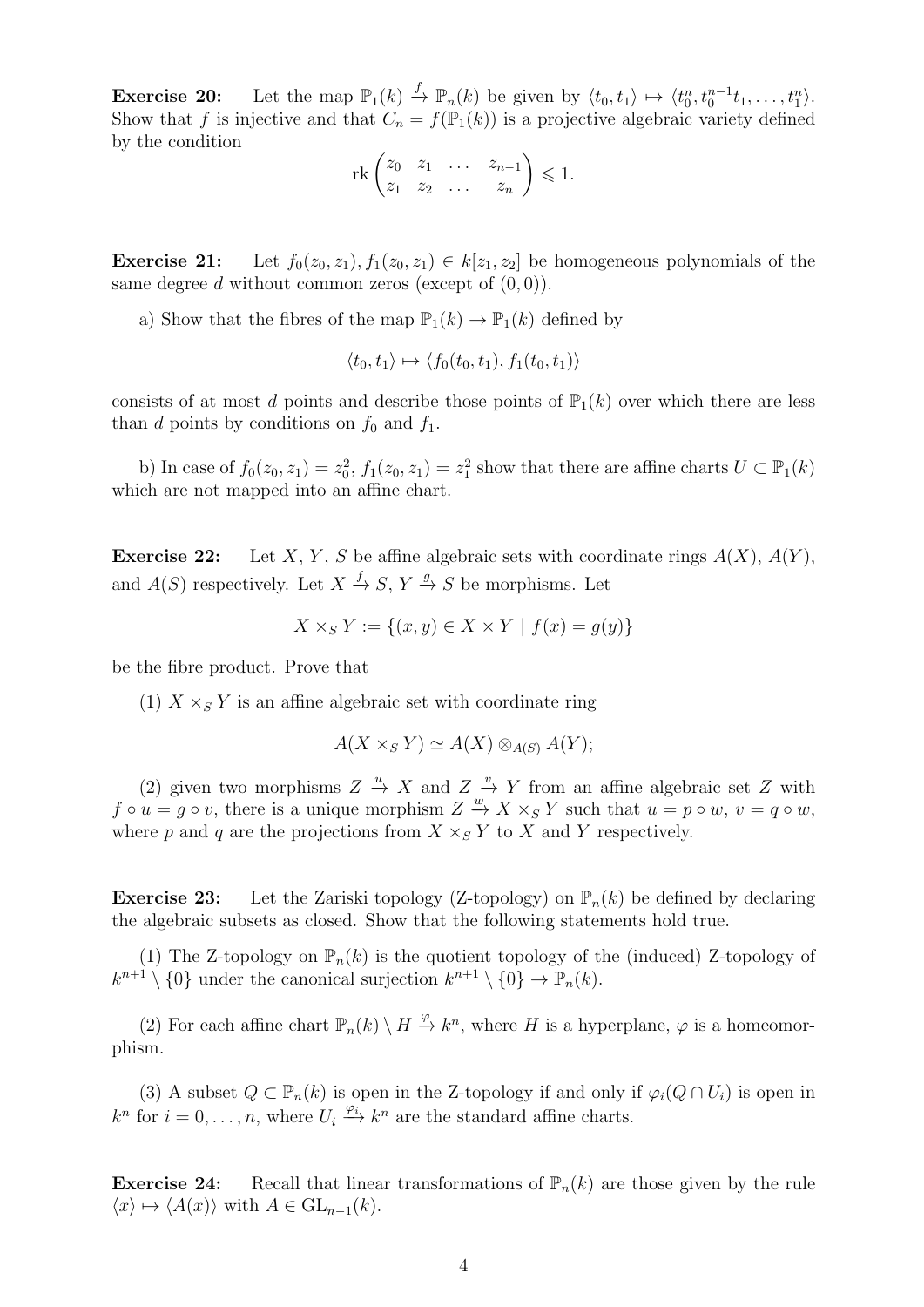(1) Let  $p_1 = \langle 1, 0 \rangle$ ,  $p_2 = \langle 1, 1 \rangle$ ,  $p_3 = \langle 0, 1 \rangle$  be points in  $\mathbb{P}_1(k)$ , and let  $q_1, q_2, q_3$  be any three different from each other points in  $\mathbb{P}_1(k)$ . Show that there exists a unique linear transformation  $\alpha : \mathbb{P}_1(k) \to \mathbb{P}_1(k)$  with  $\alpha(p_i) = q_i$ ,  $i = 1, 2, 3$ .

(2) Let  $x = \langle x_0, x_1 \rangle$ ,  $y = \langle y_0, y_1 \rangle$ ,  $z = \langle z_0, z_1 \rangle$ ,  $w = \langle w_0, w_1 \rangle$  be pairwise different points in  $\mathbb{P}_1$ , let  $(x, y) := x_0 y_1 = x_1 y_0$ ,  $(x, z) := x_0 z_1 - x_1 z_0$  etc., and let

$$
[x, y, z, w] := \frac{(y, x)(w, z)}{(w, x)(y, z)},
$$

called the cross ratio of the four points x, y, z, and w. Show that the cross ratio is invariant under linear transformations.

**Exercise 25:** Let  $U_1 = \mathbb{P}V_1$ ,  $U_2 = \mathbb{P}V_2$  be projective linear subspaces of  $\mathbb{P}V$ , and let  $U_1 + U_2$  be the smallest linear subspace of PV containing  $U_1$  and  $U_2$ . Show that

$$
\dim(U_1 \cap U_2) = \dim U_1 + \dim U_2 - \dim(U_1 + U_2).
$$

**Exercise 26:** Let  $(X, A)$  be an irreducible algebraic set over k. For any domain R, denote by  $Q(R)$  the field of fractions of R. Show that

(i) the natural maps  $A \to A_g$  and  $A \to A_{\mathfrak{m}(p)}$  are injective; the natural maps  $A_g \to$  $Q(A)$  and  $A_{\mathfrak{m}(p)} \to Q(A)$  defined by  $\frac{f}{g} \mapsto \frac{f}{g}$  (show that this is well-defined) are injective homomorphisms and one can identify  $Q(A_g)$  and  $Q(A_{\mathfrak{m}(p)})$  with  $Q(A);$ 

- (ii) if  $g(p) \neq 0$ , then  $A_g \subset A_{\mathfrak{m}(p)}$ ;
- (iii) if  $U \subset X$  is Zariski open, then also  $\tilde{A}(U) \to A_{\mathfrak{m}(p)} \cong \tilde{A}_p$  is injective;
- (iv)  $A = \tilde{A}(X) \rightarrow \tilde{A}(U)$  is injective for all open non-empty sets  $U \subset X$ ;
- (v)  $\tilde{A}(U) = \bigcap$ p∈U  $A_{\mathfrak{m}(p)}$  in  $Q(A)$  and  $Q(\tilde{A}(U)) = Q(A)$  (note that  $\tilde{A}(U)$  is a domain);

(vi) if  $U = k^n \setminus Z(g, h)$  with g, h without common factor, then the restriction map  $A = \tilde{A}(k^n) \rightarrow \tilde{A}(U)$  is bijective (use  $k^n(g), k^n(h) \subset U, \tilde{A}(U) \subset Q(A)$ );

(vii) given U as in (vi), then U is not affine (assume  $j: U \hookrightarrow k^N$  as an algebraic set, then use (vi) to obtain a morphism  $k^n \to k^N$  extending j and leading to a contradiction);

(viii) conclude that an open set  $U \subset k^n$  that is affine is necessarily a principal open subset  $(k^n)(g) = k^n \setminus Z(g)$ .

**Exercise 27:** Let  $g \in S = k[z_0, \ldots, z_n]$  be homogeneous and let  $S_{(g)} \subset S_g$  be the subring

$$
S_{(g)} := \left\{ \frac{f}{g^m} \mid f \text{ homogeneous of degree } m \deg(g) \right\}.
$$

Show that  $\mathcal{O}_{\mathbb{P}_n(k)}(D(g)) \simeq S_{(g)}$ .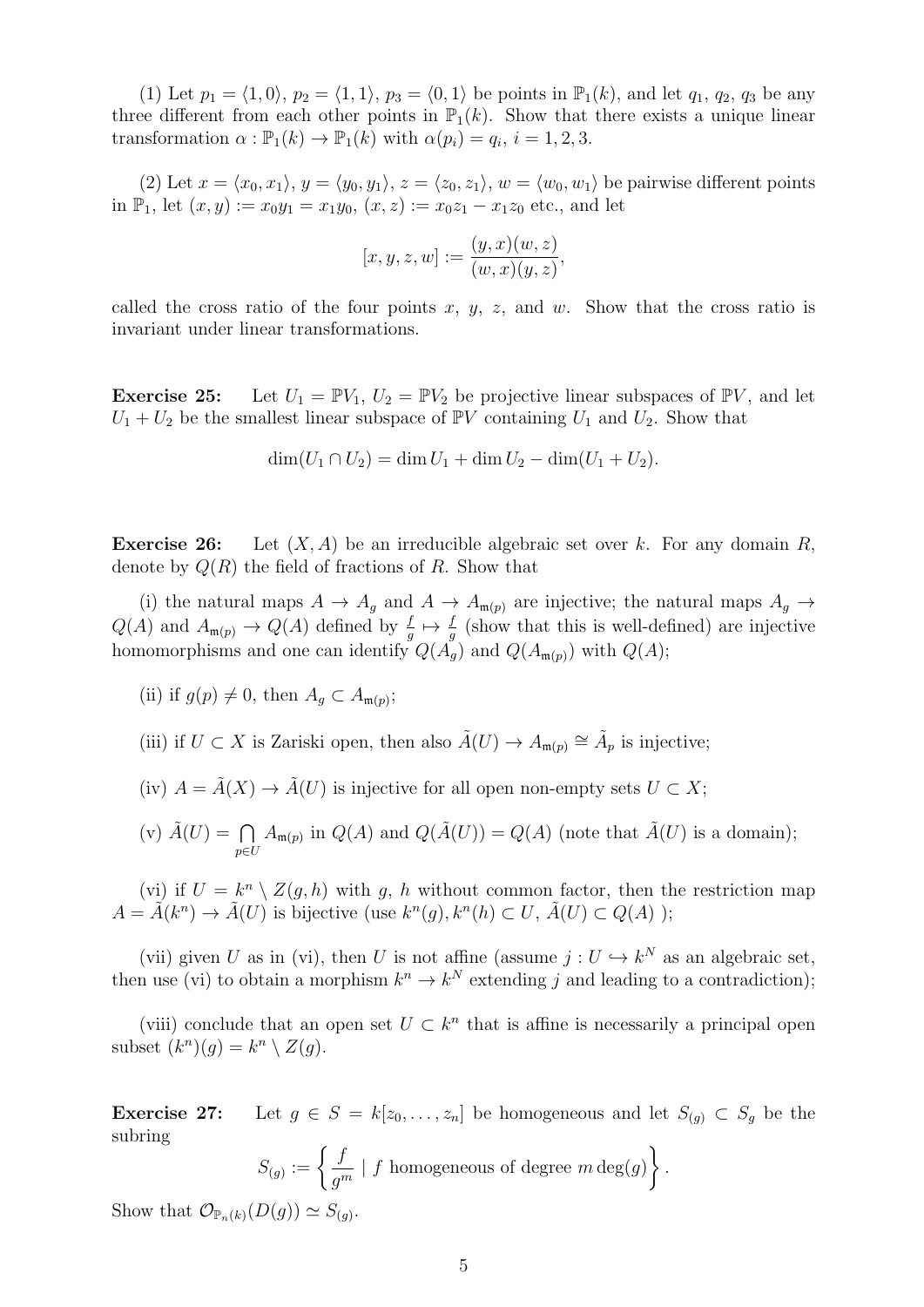**Exercise 28:** Let  $f_1, \ldots, f_m \in S$  be homogeneous of same degree with  $Z(f_1, \ldots, f_m)$  $\{0\}$  in  $k^{n+1}$ . Verify that the map  $\mathbb{P}_n(k) \stackrel{f}{\to} \mathbb{P}_m(k)$  defined by  $f(\langle x \rangle) = \langle f_1(x), \ldots, f_m(x) \rangle$ is a morphism.

**Exercise 29:** (*Veronese surface*) Let  $\mathbb{P}_2(k) \stackrel{g}{\to} \mathbb{P}_5(k)$  be the map defined by

$$
\langle x_0, x_1, x_2 \rangle \mapsto \langle x_0^2, x_0x_1, x_0x_2, x_1^2, x_1x_2, x_2^2 \rangle.
$$

(1) Verify that  $q$  is injective.

(2) Verify that the image  $V = g(\mathbb{P}_2(k))$  is a projective algebraic set and find generators of its homogeneous ideal.

(3) Let  $S = k[z_0, z_1, z_2]$  and let  $S_2 \subset S$  be the subvectorspace over k of polynomials of degree 2. Then  $\mathbb{P}(S_2) \simeq \mathbb{P}_5(k)$  (using the basis  $z_0^2, z_1^2, z_2^2, 2z_0z_1, 2z_0z_2, 2z_1z_2$  of  $S_2$ ) can be considered as the space of all conics  $Z(f) \subset \mathbb{P}_2$ ,  $f \in S_2$ ,  $f \neq 0$ , via  $Z(f) \leftrightarrow \langle f \rangle$ .

Show that the Veronese surface  $V \subset \mathbb{P}_5(k)$  consists of those  $\langle f \rangle$  with  $f = a^2$ , where a is a linear form. Equivalently: V consists of those conics which are double lines.

**Exercise 30:** Let X be a prevariety over algebraically closed field  $k = \overline{k}$  and let  $Y \subset X$ be a closed subset. Let the sheaf  $\mathcal{O}_Y \subset \mathcal{C}_Y$  be defined by

$$
\mathcal{O}_Y(V) = \left\{ V \xrightarrow{f} k \mid \exists F \in \mathcal{O}_X(U) \text{ such that } U \cap Y \subset V \atop f|_{U \cap Y} = F|_{U \cap Y} \right\}
$$

for an open subset  $V \subset Y$  in the induced topology.

(a) Show that  $(Y, \mathcal{O}_Y)$  is a prevariety over the field k.

(b) Let  $\mathcal{I}_Y \subset \mathcal{O}_X$  be the sheaf of functions vanishing on Y and let  $Y \stackrel{i}{\to} X$  be the inclusion map. Show that  $\mathcal{O}_Y = i^*(\mathcal{O}_X/\mathcal{I}_Y)$ .

**Exercise 31:** (central projection) Let  $p = \langle 0, \ldots, 0, 1 \rangle \in \mathbb{P}_{n+1}(k) = \mathbb{P}_{n+1}$ .

(a)Show that the map  $\mathbb{P}_{n+1} \setminus \{p\} \stackrel{\pi}{\to} \mathbb{P}_n$ ,  $\langle x_0, \ldots, x_{n+1} \rangle \mapsto \langle x_0, \ldots, x_n \rangle$  is well-defined and is a surjective morphism.

(b) The fibres of  $\pi$  are isomorphic to k as algebraic varieties.

(c) For any standard open affine set (chart)  $U_i \subset \mathbb{P}_n$  there is an "obvious" isomorphism (of algebraic varieties)

$$
\pi^{-1}(U_i) \xrightarrow{\tau_i} U_i \times k,
$$

such that  $p_i \circ \tau_i = \pi|_{\pi^{-1}(U_i)}$ , where  $p_i$  is the first projection  $U_i \times k \to U_i$ .

(d) Calculate the map  $\tau_i \circ \tau_i^{-1}$  $U_{ij}^{-1}: U_{ij} \times k \to U_{ij} \times k$ , where  $U_{ij} = U_i \cap U_j$ .

(e) Let  $\mathbb{P}_n \subset \mathbb{P}_{n+1}$  be embedded via  $\langle x_0, \ldots, x_n \rangle \mapsto \langle x_0, \ldots, x_n, 0 \rangle$ . Show that the fibres of  $\pi$  are the lines connecting the points of  $\mathbb{P}_n$  with p (with p deleted). Draw a picture of this situation.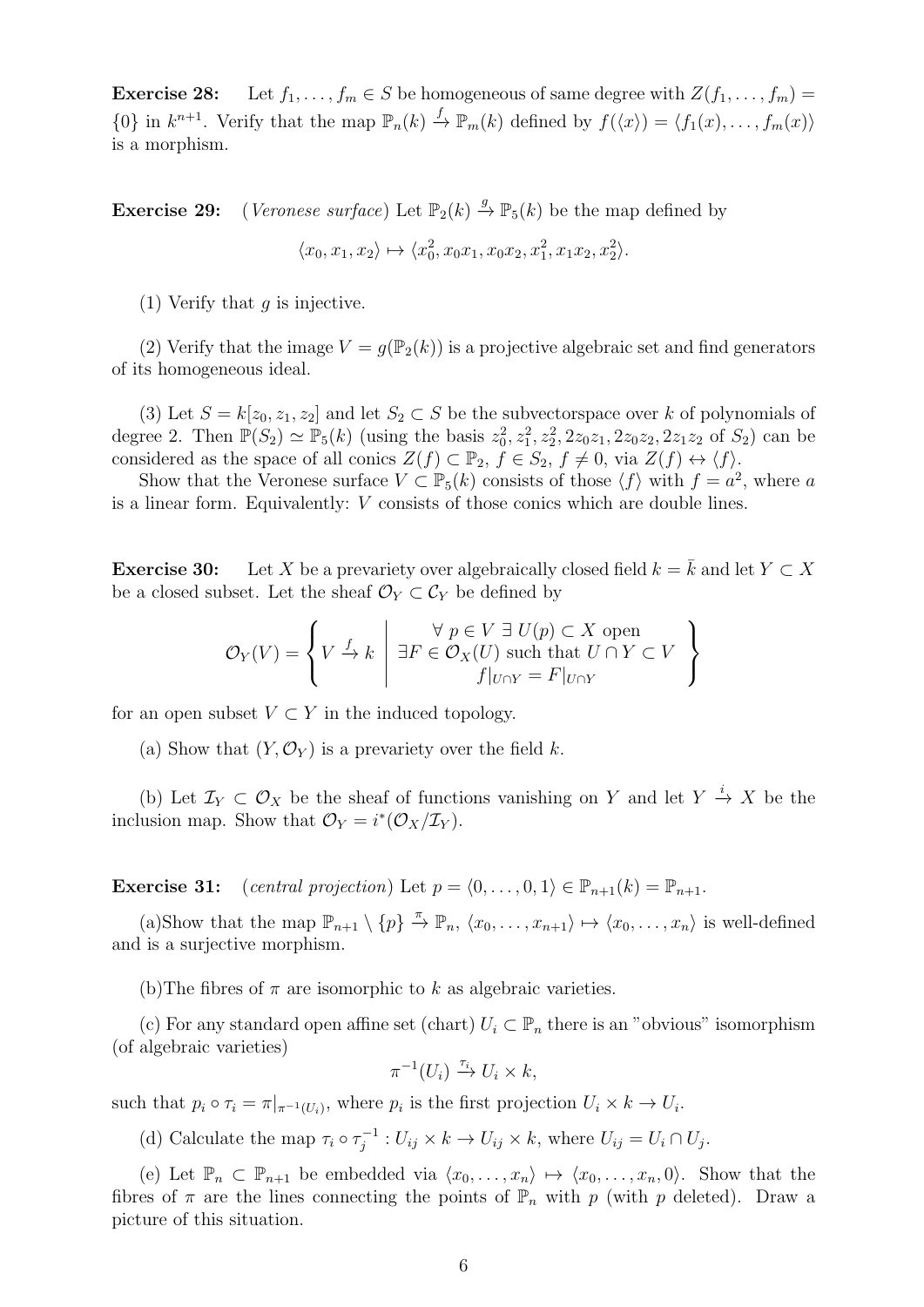**Exercise 32:** Let X and Y be algebraic varieties over  $k$ .

1) Let  $X' \subset X$  and  $Y' \subset Y$  be closed (closed subvarieties). Show that  $X' \times Y' \subset X \times Y$ is a closed subvariety as well.

2) Let X and Y be irreducible. Show that  $X \times Y$  is irreducible as well.

**Exercise 33:** Let  $\mathbb{P}_m \times \mathbb{P}_n \stackrel{h}{\to} \mathbb{P}_k$  be given by

$$
(\langle x \rangle, \langle y \rangle) \rightarrow \langle f_0(x)g_0(y), \dots, f_k(x)g_k(y) \rangle
$$

such that  $f_i$  and  $g_i$  are homogeneous polynomials of grad deg  $f_i = a$  and deg  $g_i = b$ respectively,  $h_i(x, y) = f_i(x)g_i(y)$  have no common zero for  $x \neq 0 \neq y$ . Show that h is a morphism of varieties.

**Exercise 34:** Let  $\mathbb{P}_1 \times \mathbb{P}_1 \stackrel{f}{\to} \mathbb{P}_3$  be given by

 $(\langle x_0, x_1 \rangle, \langle y_0, y_1 \rangle) \mapsto \langle x_0 y_0, x_0 y_1, x_1 y_0, x_1 y_1 \rangle.$ 

(1) Show that it is an example of a morphism as in Exercise 33.

- $(2)$  Show that f is injective.
- (3) Show that  $Q = f(\mathbb{P}_1 \times \mathbb{P}_1)$  is a surface of degree 2 and find its equation.
- (4) Show that  $\mathbb{P}_1 \times \mathbb{P}_1 \stackrel{f}{\to} Q$  is an isomorphism.

(5) Show that for any point  $q \in Q$  there are exactly 2 projective lines (1-dimensional projective subspaces of  $\mathbb{P}_3$ )  $L_1, L_2 \subset Q$  passing through q.

(6) Interpret these lines under the isomorphism from (4).

Exercise 35: Write down notes for a talk on direct and inverse images of sheaves following the Kurzskript "geringte Räume".

**Exercise 36:** Let  $\mathbb{F} = \text{Bl}_{p_0}(\mathbb{P}_2)$  be the blow up of  $\mathbb{P}_2$  at  $p_0 = \langle 1, 0, 0 \rangle$ ,

$$
\mathbb{F} := \{ (\langle x_0, x_1, x_2 \rangle, \langle u_1, u_2 \rangle) \in \mathbb{P}_2 \times \mathbb{P}_1 \mid x_1 u_2 - x_2 u_1 = 0 \},
$$

and let  $\mathbb{P}_2 \leftarrow \mathbb{F} \longrightarrow \mathbb{P}_1$  be the two morphisms resulting from the construction. Verify the following statements.

- (0)  $E = \sigma^{-1}(p_0)$  is isomorphic to  $\mathbb{P}_1$ .
- (1) Each fibre of  $\pi$  is isomorphic to  $\mathbb{P}_1$ .

(2) Let  $U_1, U_1 \subset \mathbb{P}_1$  be the standard charts of  $\mathbb{P}_1$ . Then  $\pi^{-1}(U_i) \cong U_i \times \mathbb{P}_1$  via an "easy" isomorphism  $\alpha_i$  compatible with  $\pi$  and  $\text{pr}_1$ . (To find  $\alpha_i$ , consider the inverse image under  $\sigma$  of aline in  $\mathbb{P}_2$  through  $p$ ).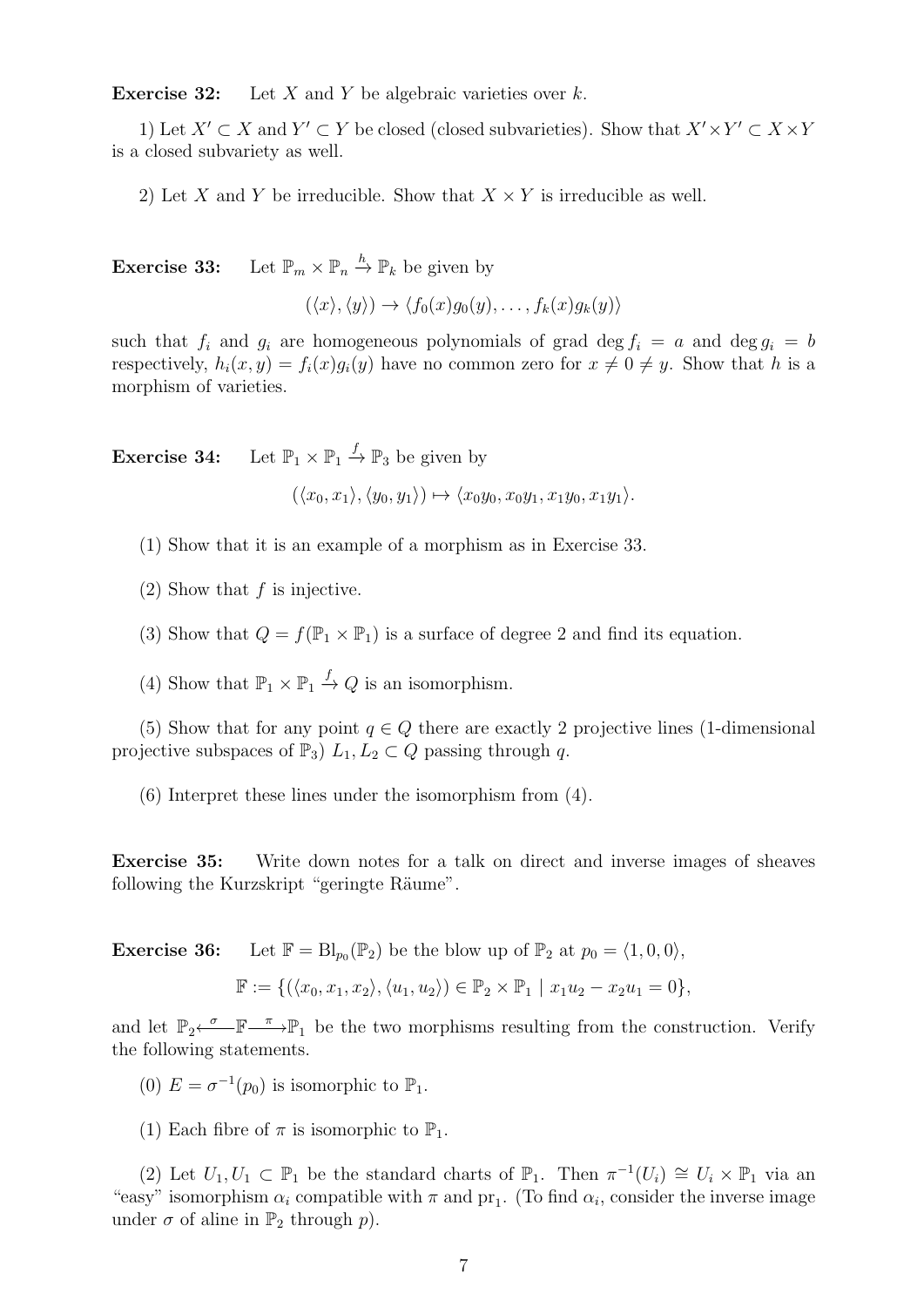(3) Calculate the transformation  $U_{12} \times \mathbb{P}_1 \xrightarrow{\alpha_1^{-1}} \pi^{-1}(U_{12}) \xrightarrow{\alpha_2} U_{12} \times \mathbb{P}_1$  in terms of coordinates. Here  $U_{12} = U_1 \cap U_2$ .

(4) Let  $\mathbb{P}_1 \subset \mathbb{F}$  be embedded by  $\langle u_1, u_2 \rangle \mapsto (\langle 0, u_1, u_2 \rangle, \langle u_1, u_2 \rangle)$ . Draw a picture of the fibration  $\pi$ .

Exercise 37: Let  $Q \subset \mathbb{P}_3$  be the quadric

$$
Q = \{ \langle x \rangle \mid x_1^2 - x_0 x_2 = 0 \}
$$

and let

$$
C = \{ \langle x \rangle \in Q \mid x_3 = 0 \}.
$$

Let  $a = \langle 0, 0, 0, 1 \rangle$ , and let

$$
\mathbb{P}_3\setminus\{a\}\xrightarrow{p}P\cong\mathbb{P}_2
$$

be the central projection, where P is the plane defined by the equation  $x_3 = 0$ . Let  $\mathbb{P}_3 \subset \mathbb{P}_3 \times \mathbb{P}_2$  be the blow up of  $\mathbb{P}_3$  at the point a with exceptional divisor E.

(1) Verify that Q is the union of lines connecting a with the points of C, and  $C =$  $p(Q \setminus \{a\}).$ 

(2) Let  $\tilde{Q}$  be the proper transform of  $Q$  under  $\tilde{\mathbb{P}}_3 \stackrel{\sigma}{\rightarrow} \mathbb{P}_3$ . Show that  $\tilde{Q} = (Q \times C) \cap \tilde{\mathbb{P}}_3$ (use the inclusion  $\widetilde{\mathbb{P}}_3 \subset \mathbb{P}_3 \times \mathbb{P}_2$  and the identification  $P \cong \mathbb{P}_2$ ).

(3) Let  $\tilde{C} = E \cap \tilde{Q}$ . Consider the projection  $\pi : \tilde{\mathbb{P}}_3 \to \mathbb{P}_2$  (the composition  $\tilde{\mathbb{P}}_3 \subset \mathbb{P}$  $\mathbb{P}_3 \times \mathbb{P}_2 \xrightarrow{\text{pr}_2} \mathbb{P}_2$ ). Consider C as a subset in  $\mathbb{P}_2$  via the identification  $P \cong \mathbb{P}_2$ . Show that  $\pi|_{\tilde{C}}$  induces an isomorphism  $\tilde{C} \stackrel{\simeq}{\rightarrow} C$  and  $\tilde{Q} = \tilde{C} \cup \sigma^{-1}(Q \setminus \{a\}).$ 

(4) Show that there is an isomorphism  $\mathbb{P}_1 \times \mathbb{P}_1 \to \tilde{Q}$ . Hint: Describe the "Veronese" isomorphism  $\mathbb{P}_1 \cong C \cong \tilde{C}$  and then an isomorphism  $\mathbb{P}_1 \to L$  for the proper transform L of any projective line of the cone Q.

**Exercise 38:** Let  $X \subset \mathbb{P}_n(k)$  be a closed irreducible algebraic subvariety and let  $I_h(X) = I(\tilde{X})$  be the ideal in  $S = k[z_0, \ldots, z_n]$  of the cone  $\tilde{X} \subset k^{n+1}$  of X. Let  $A_h(X) =$  $S/I_h(X)$ .

(1) Show that  $I_h(X)$  is a homogeneous ideal, and  $A_h(X)$  becomes a graded k-algebra, called the homogeneous coordinate ring of X.

- (2) Verify that  $A_h(X)$  has no zero divisors.
- (3) Prove that the field  $\mathcal{R}(X)$  is isomorphic to the field

$$
Q_h A_h(X) := \left\{ \frac{f}{g} \mid f, g \in A_h(X), g \neq 0, \deg(f) = \deg(g) \right\}.
$$

**Exercise 39:** (Joins) Let  $X \subset \mathbb{P}_n$  and  $Y \subset \mathbb{P}_n$  be irreducible closed projective subvarieties with homogeneous ideals  $\mathfrak{a} \subset k[x_0,\ldots,x_n]$ ,  $\mathfrak{b} \subset k[y_0,\ldots,y_n]$ . Let  $\mathbb{P}_n \stackrel{\alpha}{\to} \mathbb{P}_{2n+1}$  and